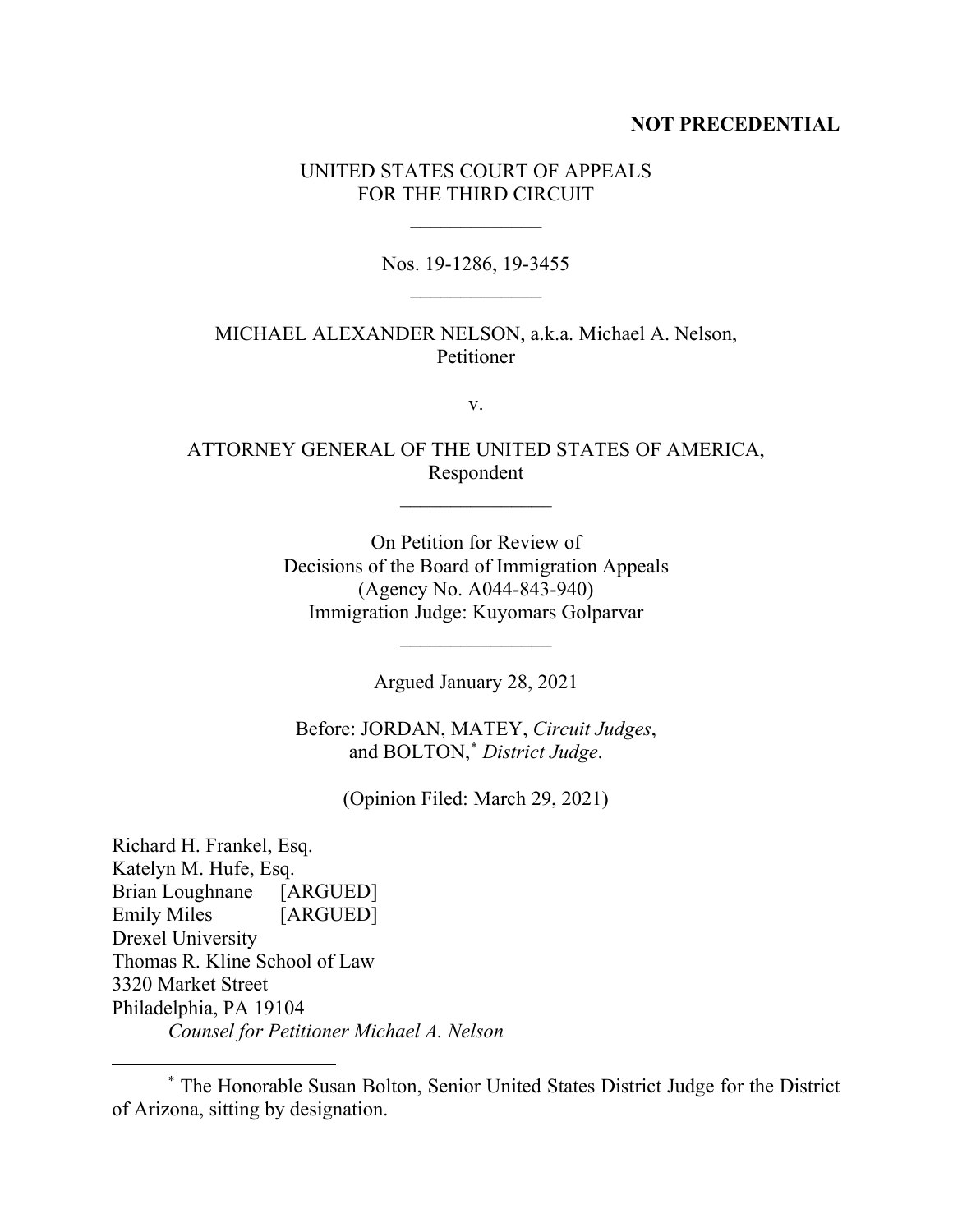Anna Juarez [ARGUED] United States Department of Justice Office of Immigration Litigation P.O. Box 878 Ben Franklin Station Washington, DC 20044 *Counsel for Respondent Attorney General of the United States of America*

# OPINION\*\*

 $\overline{\phantom{a}}$  , where  $\overline{\phantom{a}}$ 

MATEY, *Circuit Judge*. 1

Petitioner Michael A. Nelson is a felon facing deportation to Jamaica for a second time. His first deportation ended in violence at the hands of a gang. Five years later, after Nelson returned to the United States and in light of his earlier drug convictions, the Department of Homeland Security ("DHS") reinstated his 2011 removal order.

But Nelson is afraid that removal to Jamaica will subject him to more gang violence. So he seeks withholding of removal under 8 U.S.C. § 1231(b)(3), and relief under the Convention Against Torture ("CAT"), 8 C.F.R. §1208.16(c). An immigration judge ("IJ") denied his claims, and the Board of Immigration Appeals ("BIA") affirmed. Nelson timely petitioned for review and we will grant Nelson's petition in part, deny it in part, and remand to the BIA for further proceedings.

<sup>\*\*</sup> This disposition is not an opinion of the full Court and, pursuant to I.O.P. 5.7, does not constitute binding precedent.

<sup>&</sup>lt;sup>1</sup> The Court extends its gratitude to the Drexel University Thomas R. Kline School of Law and its students for their extraordinary efforts in briefing and arguing this matter on behalf of Petitioner.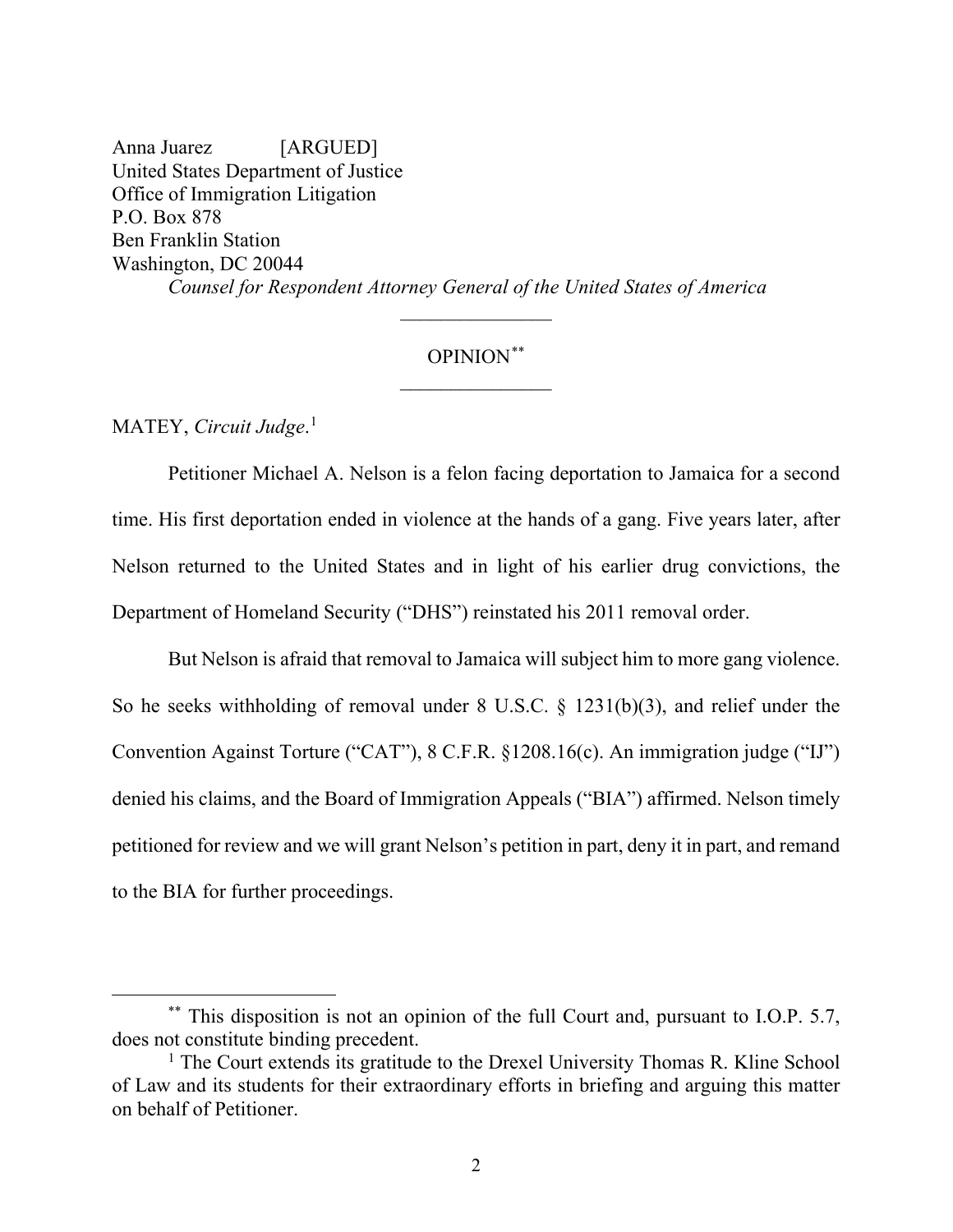#### **I. BACKGROUND**

Removed to Jamaica in March 2011 for a drug conviction,<sup>2</sup> Nelson returned to his old neighborhood in Kingston, where some of his childhood friends had become members of a gang known as the Bad Boys. The Bad Boys told Nelson they intended to harm Nelson's family friend Carl, because Carl was gay. Nelson tipped off Carl and, as a result, the gang members shot Nelson. He survived and went into hiding for a few months until, in January 2012, he re-entered the United States illegally.

Back in the United States, Nelson earned two new drug convictions<sup>3</sup> before his conviction for illegal re-entry. As a result, DHS reinstated his 2011 removal order. Nelson sought withholding of removal under 8 U.S.C. § 1231(b)(3) and relief under the CAT, 8 C.F.R. §1208.16(c). Both requests hinged on his continuing fear of the Bad Boys.

The IJ denied Nelson's claims and ordered him removed. The IJ found that Nelson failed to prove torture awaited him in Jamaica, finding insufficient evidence that the Bad Boys were still interested in harming him. The IJ credited Nelson's testimony about his 2011 run-in with the gang, and his fear that they would target him if he returned. But the IJ was unpersuaded that the Bad Boys still held a grudge against Nelson some seven years later, despite letters from Nelson's Jamaican friends suggesting he remained in danger. The

<sup>2</sup> That removal is not at issue here. *See Nelson v. Att'y Gen.*, 685 F.3d 318, 320 (3d Cir. 2012) (conceding removability based on a 1999 drug conviction).<br><sup>3</sup> One for attempted possession with intent to distribute five or more pounds of

marijuana (N.J. Stat. Ann.  $\S$ § 2C:5-1, 35-5b(10)), and one for attempted possession with intent to distribute marijuana near a public facility (N.J. Stat. Ann. §§ 2C:5-1, 35-7.1). Nelson received a five-year sentence for these convictions. Both occurred in 2008 but were not part of his initial removal proceedings because they were pending appeal in New Jersey state court at the time.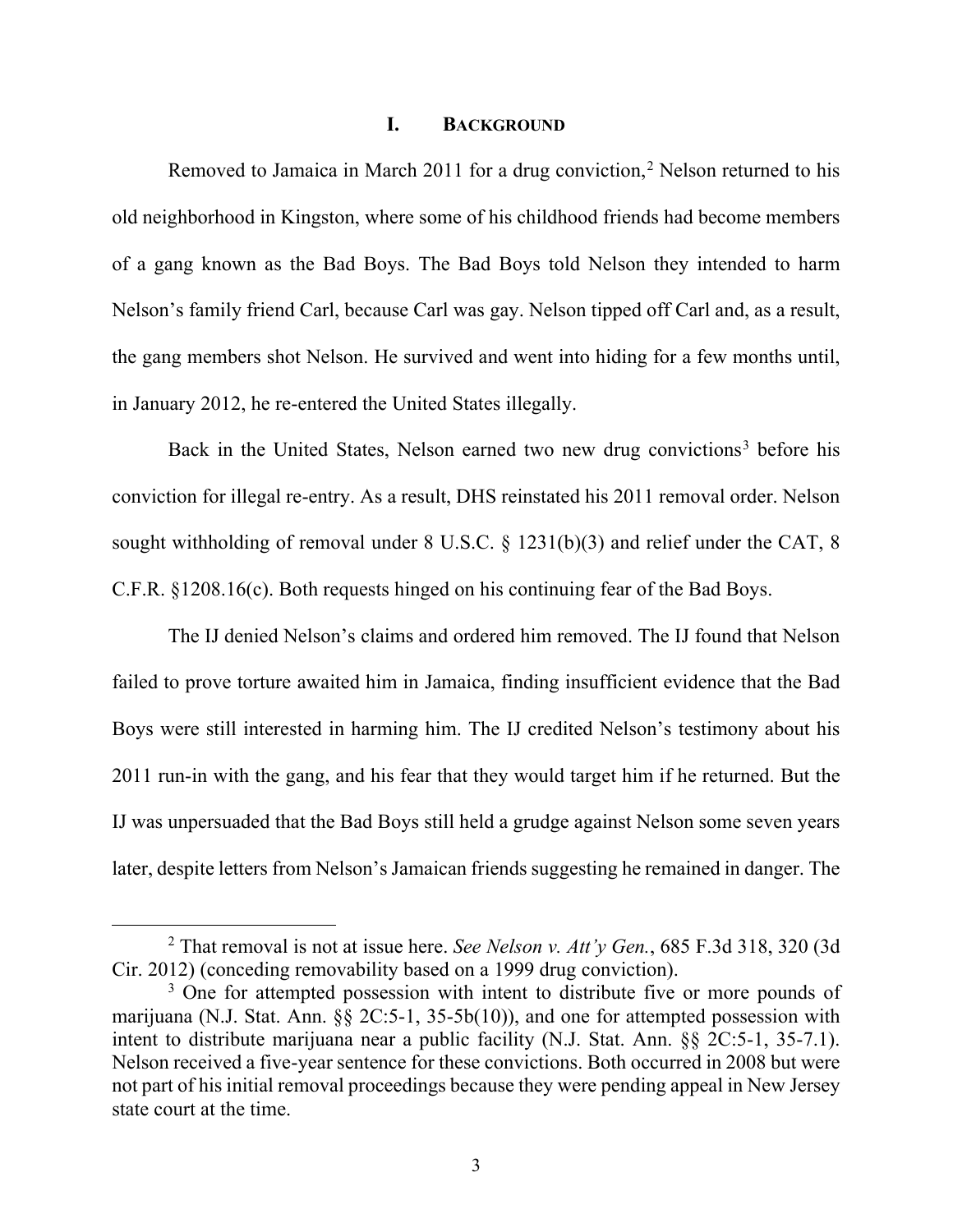IJ also found that the Jamaican government would not acquiesce to Nelson's torture. Finally, the IJ found Nelson's marijuana convictions were particularly serious crimes rendering him statutorily ineligible for withholding of removal under 8 U.S.C. §  $1231(b)(3)(B)(ii)$ .

The BIA affirmed that decision in a written opinion adopting most of the IJ's findings. The BIA agreed that Nelson "ha[d] not demonstrated that the people who harmed him are still looking for him and would target him" in part because Nelson offered no evidence "other than [his] testimony[.]" (App. at  $7-8.$ )<sup>4</sup> The BIA concluded that Nelson's friends' letters merely "speculate[d]" with "opinions" as to potential future harm. (App. at 7–8.) The BIA also affirmed the IJ's conclusion that Nelson did not establish that the Jamaican government would acquiesce to torture of Nelson. The BIA noted, however, that the IJ did not address Nelson's argument that the Jamaican government might acquiesce to future potential harm through willful blindness to gang violence more generally. But given the IJ's conclusion that the gang "would not torture him" was not "clearly erroneous," the BIA concluded it was unnecessary to address Nelson's alternative acquiescence argument. (App. at 9.) The BIA also affirmed the IJ's conclusion that Nelson's marijuana convictions

<sup>&</sup>lt;sup>4</sup> Nelson petitioned for review of the BIA's denial of his application for withholding of removal and relief under the CAT, dated January 17, 2019, No. 19-1286, and the BIA's denial of Nelson's motion to reopen proceedings, dated October 2, 2019, No. 19-3455. We consolidated these appeals. All citations to briefs, appendices, and the Administrative Record ("A.R.") are from Appeal No. 19-1286 unless otherwise noted.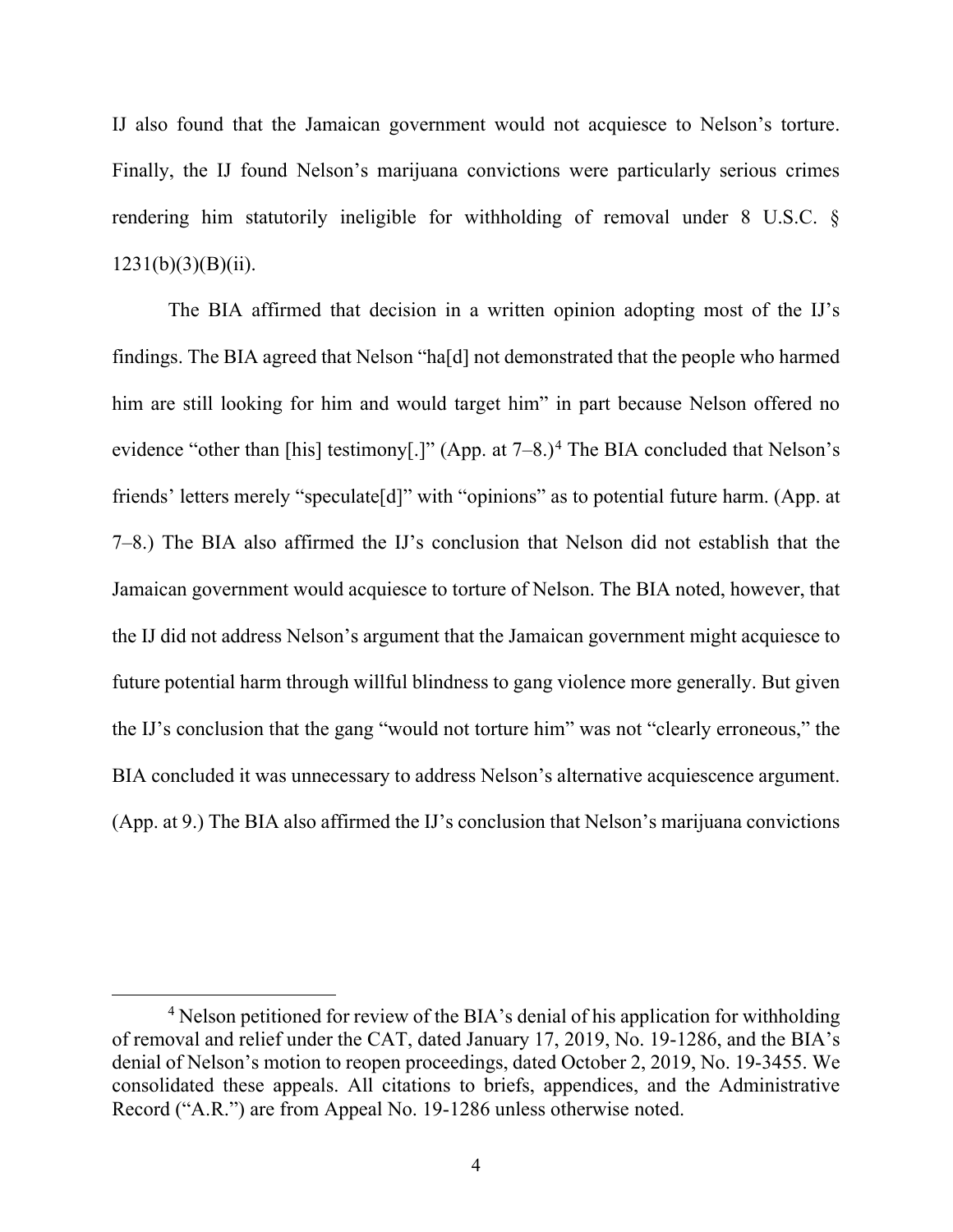were particularly serious crimes making him ineligible for statutory withholding of removal.5

Given the BIA's focus on supporting facts, Nelson then moved to reopen the proceedings. He provided additional letters from Jamaican friends that, according to Nelson, "directly refute[d] the BIA's stated rationale for denying Mr. Nelson's claim." (19- 3455 Opening Br. at 31.) The BIA denied Nelson's motion concluding that he could not carry his "heavy burden." (19-3455 App. at 4–6.)

Nelson timely filed petitions for review of both the denial of his claims on the merits and his motion to reopen. 6

## **II. DISCUSSION**

#### **A. Standard of Review**

We review questions of law and the application of law to facts *de novo*, *Myrie v. Att'y Gen*., 855 F.3d 509, 515 (3d Cir. 2017), and review Nelson's factual challenges to the BIA's denial of CAT protection for substantial evidence. *Grijalva Martinez v. Att'y Gen*., 978 F.3d 860, 871 n.11 (3d Cir. 2020) (citing *Nasrallah v. Barr*, 140 S. Ct. 1683, 1692 (2020)). In contrast, our review of Nelson's withholding of removal claim is limited

<sup>&</sup>lt;sup>5</sup> The IJ thought one of Nelson's convictions was an aggravated felony and thus a per se particularly serious crime, but the BIA did not adopt or address that conclusion.

 $6$  The BIA had jurisdiction under 8 C.F.R. § 1003.1(b)(3) and we have jurisdiction under 8 U.S.C. § 1252(a) and (b). We may review questions of law, 8 U.S.C. § 1252(a)(2)(D), and factual challenges about the denial of CAT protection. *Grijalva Martinez v. Att'y Gen.*, 978 F.3d 860, 871 n.11 (3d Cir. 2020) (citing *Nasrallah v. Barr*, 140 S. Ct. 1683, 1694 (2020) (holding that the jurisdictional bar under 8 U.S.C. §  $1252(a)(2)(C)$ –(D) does not apply to factual challenges to a CAT order)).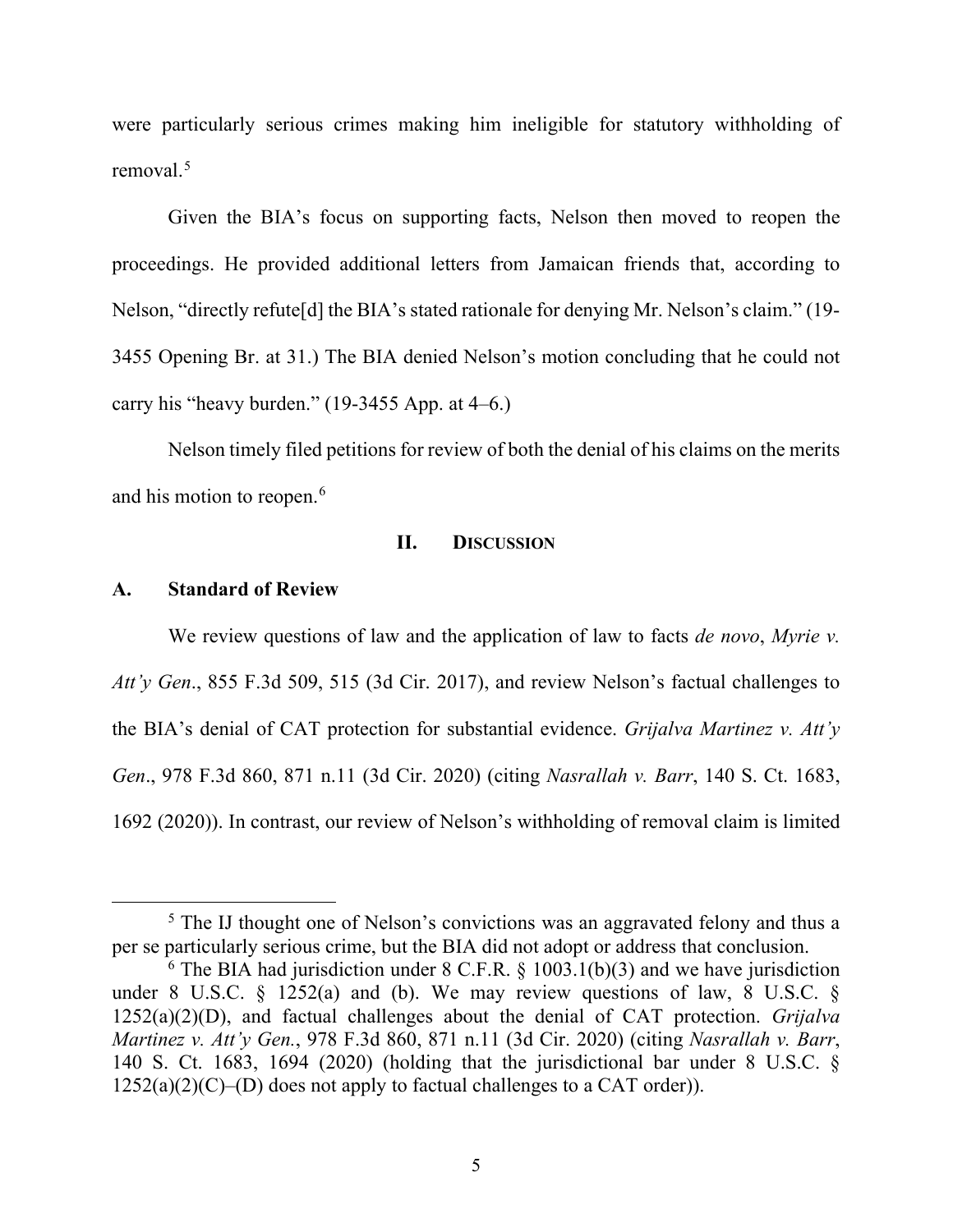to constitutional claims or questions of law. 8 U.S.C.  $\S 1252(a)(2)(C)$ , (D). And Nelson's challenge to the BIA's finding that his convictions were "particularly serious crimes" is a question of law we review *de novo*, subject to the BIA's reasonable interpretation of the Immigration and Nationality Act. *Denis v. Att'y Gen.*, 633 F.3d 201, 205–06 (3d Cir. 2011).

Finally, we consider both the BIA and IJ decisions wherever the BIA "'affirmed and partially reiterated' the IJ's determinations." *Blanco v. Att'y Gen.*, 967 F.3d 304, 310 (3d Cir. 2020) (quoting *Sandie v. Att'y Gen.*, 562 F.3d 246, 250 (3d Cir. 2009)). If the BIA relies only on some of the grounds given for denying relief, we review only those grounds. *Myrie*, 855 F.3d at 515.

## **B. Nelson's CAT Claim**

Nelson bears the burden of proving "that it is more likely than not that he . . . would be tortured if removed" to Jamaica. 8 C.F.R. § 1208.16(c)(2). Torture is "any act by which severe pain or suffering, whether physical or mental, is intentionally inflicted on a person" done "with the consent or acquiescence of, a public official . . . or other person acting in an official capacity." 8 C.F.R. § 1208.18(a)(1). A broadly phrased prohibition, torture includes "punishing [applicant] for an act [applicant] . . . committed or is suspected of having committed<sup>[1]"</sup> *Id.* A petitioner can establish "acquiescence" by a "public official" with evidence of willful blindness to the likely harm. *Silva-Rengifo v. Att'y Gen.*, 473 F.3d 58, 70 (3d Cir. 2007). We consider both the torture and acquiescence prongs, finding error in the BIA's application of these standards.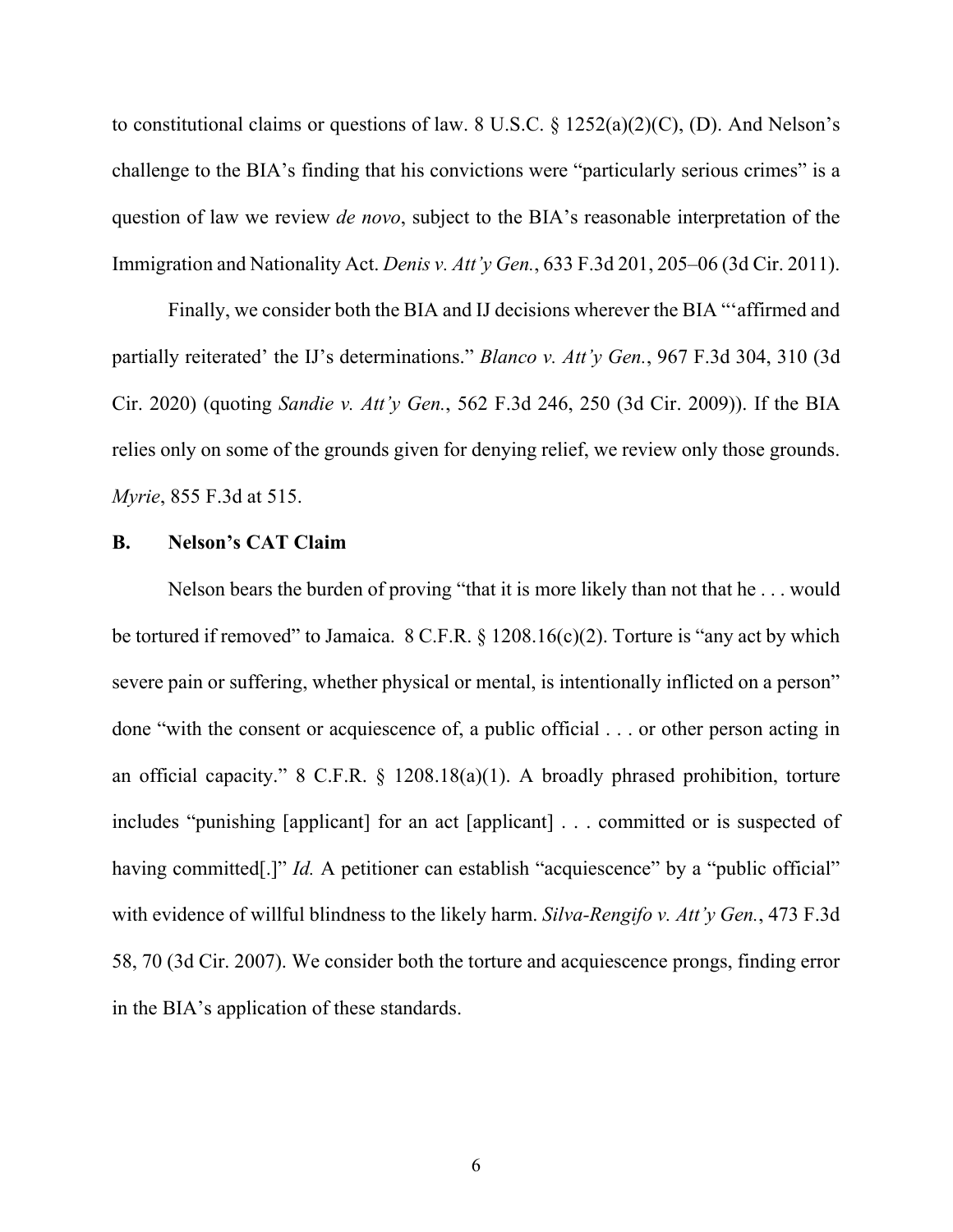#### **1. Torture**

We begin our analysis with the BIA's determination about torture, where credible testimony alone can satisfy the applicant's burden.  $8 \text{ C.F.R.}$  § 1208.16(c)(2). Nelson points out the IJ found his testimony "completely truthful and credible," (A.R. at 373), a finding the BIA left undisturbed. But the IJ and BIA, Nelson says, then concluded he failed to corroborate his testimony. That, Nelson argues, required notice and the opportunity to corroborate or to explain why corroboration is not reasonable.

Nelson grounds his argument in the statutory obligation that "[w]here the trier of fact determines that the applicant should provide evidence that corroborates otherwise credible testimony, such evidence must be provided unless the applicant does not have the evidence and cannot reasonably obtain the evidence." 8 U.S.C. § 1158(b)(1)(B)(ii); *Saravia v. Att'y Gen.*, 905 F.3d 729, 735–36 (3d Cir. 2018). We have explained that before deciding a failure to corroborate undermines a CAT claim, IJs must: 1) identify the facts requiring corroboration, 2) ask whether the applicant has provided that information and, if not, 3) analyze whether the applicant has adequately explained his failure to do so. *Luziga v. Att'y Gen.*, 937 F.3d 244, 255 (3d Cir. 2019) (citing *Abdulai v. Ashcroft*, 239 F.3d 542, 554 (3d Cir. 2001)). Then, if the IJ concludes "a failure to corroborate undermines the applicant's claim" the applicant gets the "opportunity to supply [corroborating] evidence or explain why it is not available" before ruling. *Saravia*, 905 F.3d at 736–37.

That analysis did not occur here. The IJ found Nelson "fail[ed] to meet his burden" to prove the Bad Boys would "seek him out and torture him," (App. at 21), despite having found Nelson's testimony "completely truthful and credible." (A.R. at 373.) The BIA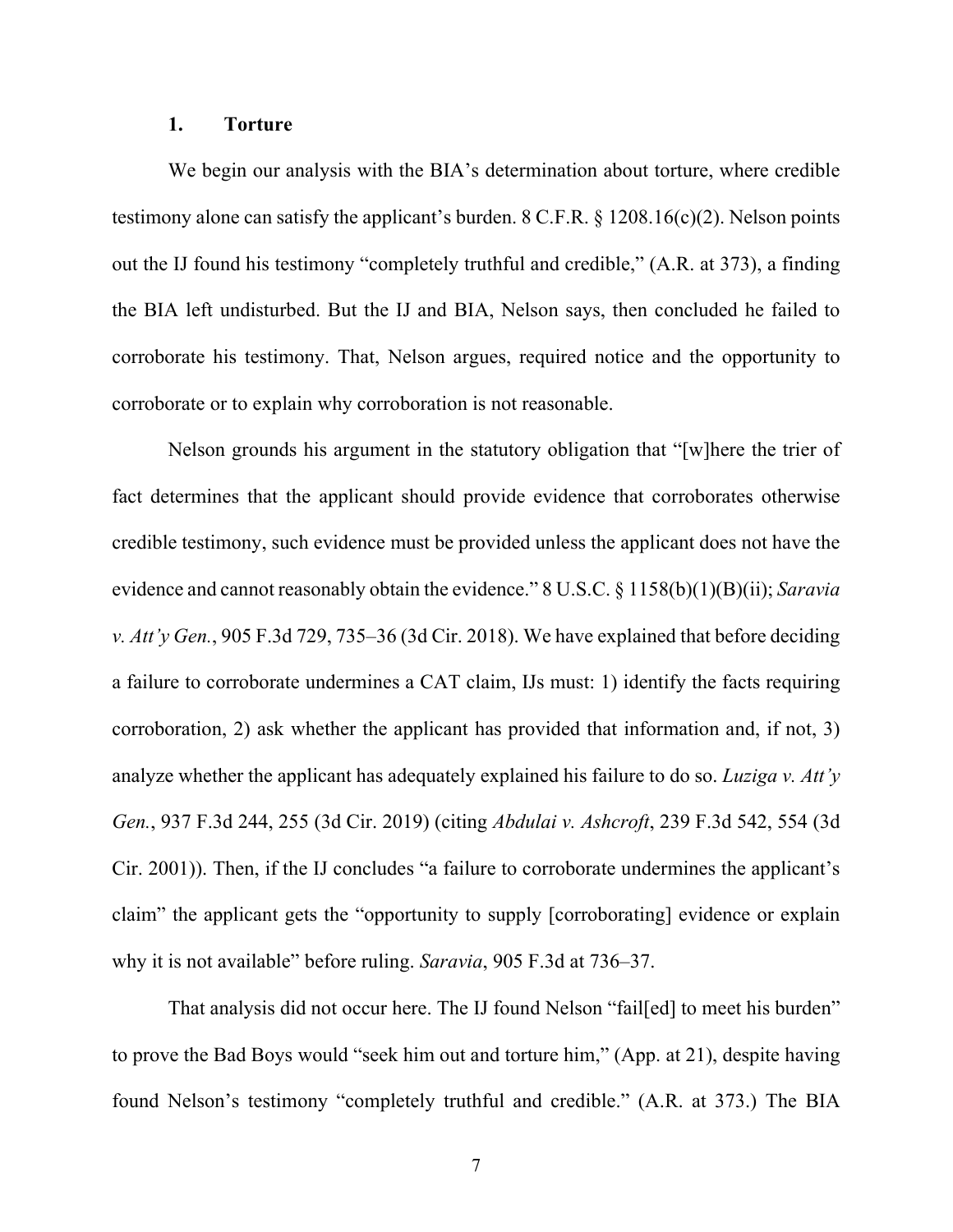agreed with the IJ that Nelson "has not demonstrated that the people who harmed him are still looking for him and would target him" in part because Nelson offered no evidence of the Bad Boys' perception of him "other than [his] testimony[.]" (App. at 7–8.) In other words, both the IJ and BIA found Nelson's failure to corroborate his testimony undermined his claim, without providing him notice that his failure would doom his application. That failure requires remand to determine whether other evidence changes the BIA's conclusions about Nelson's risk of torture. <sup>7</sup> *Luziga*, 937 F.3d at 257.

## **2. Acquiescence**

Remand is also necessary to determine whether Nelson has established that public officials in Jamaica would more likely than not acquiesce to his torture. To evaluate that risk, the IJ must ask "(1) how public officials will likely act in response to the harm the petitioner fears and (2) whether the likely response from public officials qualifies as acquiescence." *Guzman Orellana v. Att'y Gen.*, 956 F.3d 171, 181 (3d Cir. 2020). The first part is a factual inquiry, the second part, legal. *Id.*

Nelson raises two arguments on official response. First, that the Jamaican government generally turns a blind eye to gang violence. As the Government acknowledges, the BIA did not examine this question, relying instead on the lack of corroborating facts on torture. So following remand, if Nelson carries his burden on torture, the agency must resolve this acquiescence argument. Second, Nelson challenges the BIA's determination that the Jamaican government would not acquiesce to anti-gay violence.

 $7$  For example, the other letters Nelson collected from his Jamaican friends accompanying the motion to reopen focus on the Bad Boys' current views.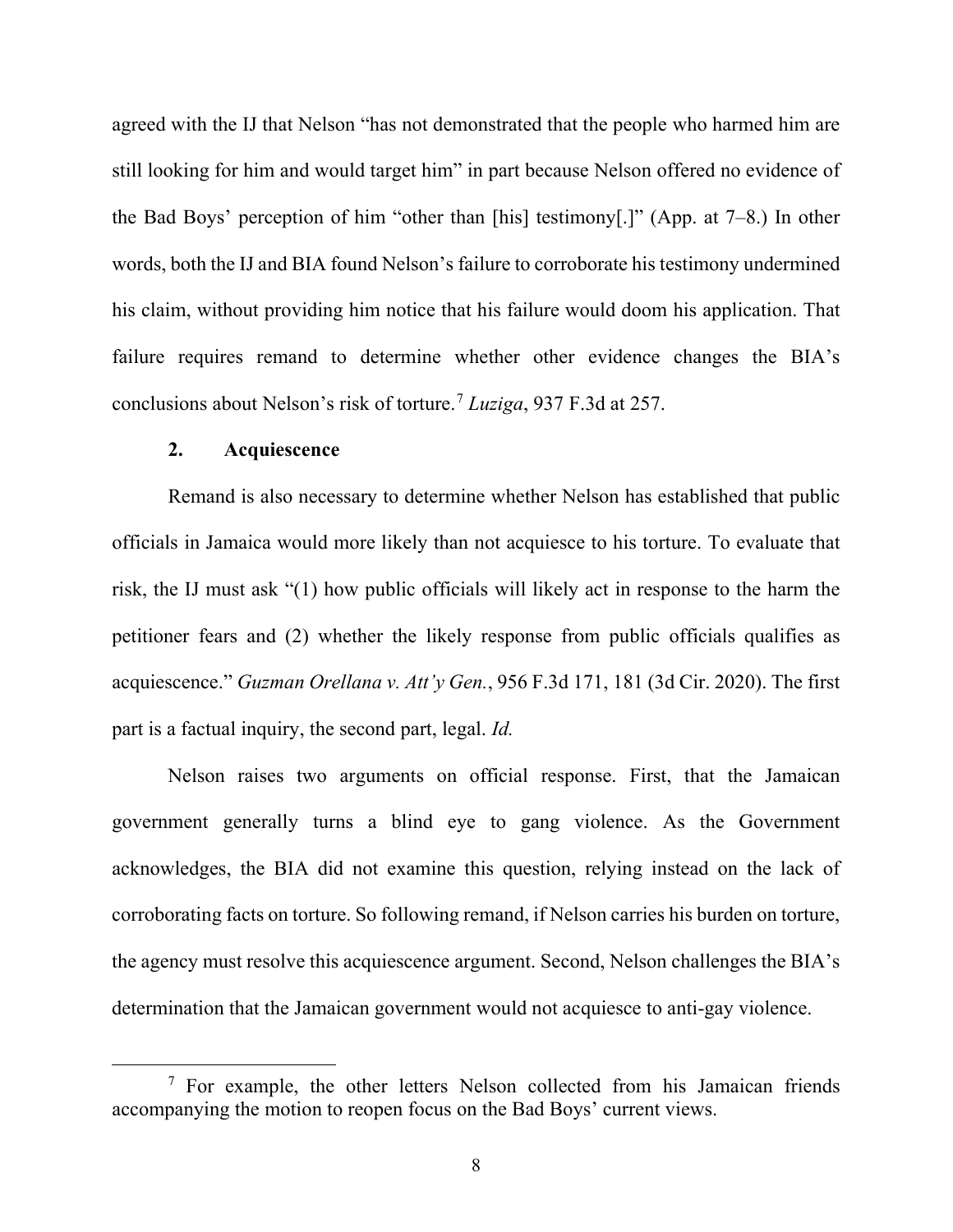Nelson positions himself as a supporter of sexual rights, given his assistance to a family friend. So defined, he must show that Jamaican officials acquiesce to violence towards supporters similar to Nelson, not merely members of another protected class. But Nelson offers little support for his assertion that public officials would acquiesce to violence stemming from his friendships. Particularly because Nelson did not seek police assistance after the 2011 attack, there is little else in the record suggesting officials would ignore his plight in particular, even assuming they are unconcerned with other targets of violence.

On the other hand, Government officials may acquiesce to torture despite nominally opposing the torturers. *Pieschacon-Villegas v. Att'y Gen.*, 671 F.3d 303, 313–14 (3d Cir. 2011) abrogated on other grounds by *Nasrallah*, 140 S. Ct. at 1694; *see also Quinteros v. Att'y Gen.*, 945 F.3d 772, 788 (3d Cir. 2019). Here, the IJ acknowledged the Jamaican government's efforts to combat violence but found "the success of such efforts is not certain." (App. at 20–21.) The BIA likewise acknowledged the Jamaican government's efforts, but did not consider whether the government's alleged inability to protect its citizens might constitute acquiescence. So if on remand Nelson proves he is likely to be tortured, the BIA should consider the Jamaican government's efforts to protect its citizens and the results of those efforts.

## **C. Withholding of Removal**

A person cannot ask for withholding of removal if previously "convicted . . . of a particularly serious crime<sup>[1]</sup> 8 U.S.C. § 1231(b)(3)(B)(ii). An aggravated felony or felonies "for which the alien has been sentenced to an aggregate term of imprisonment of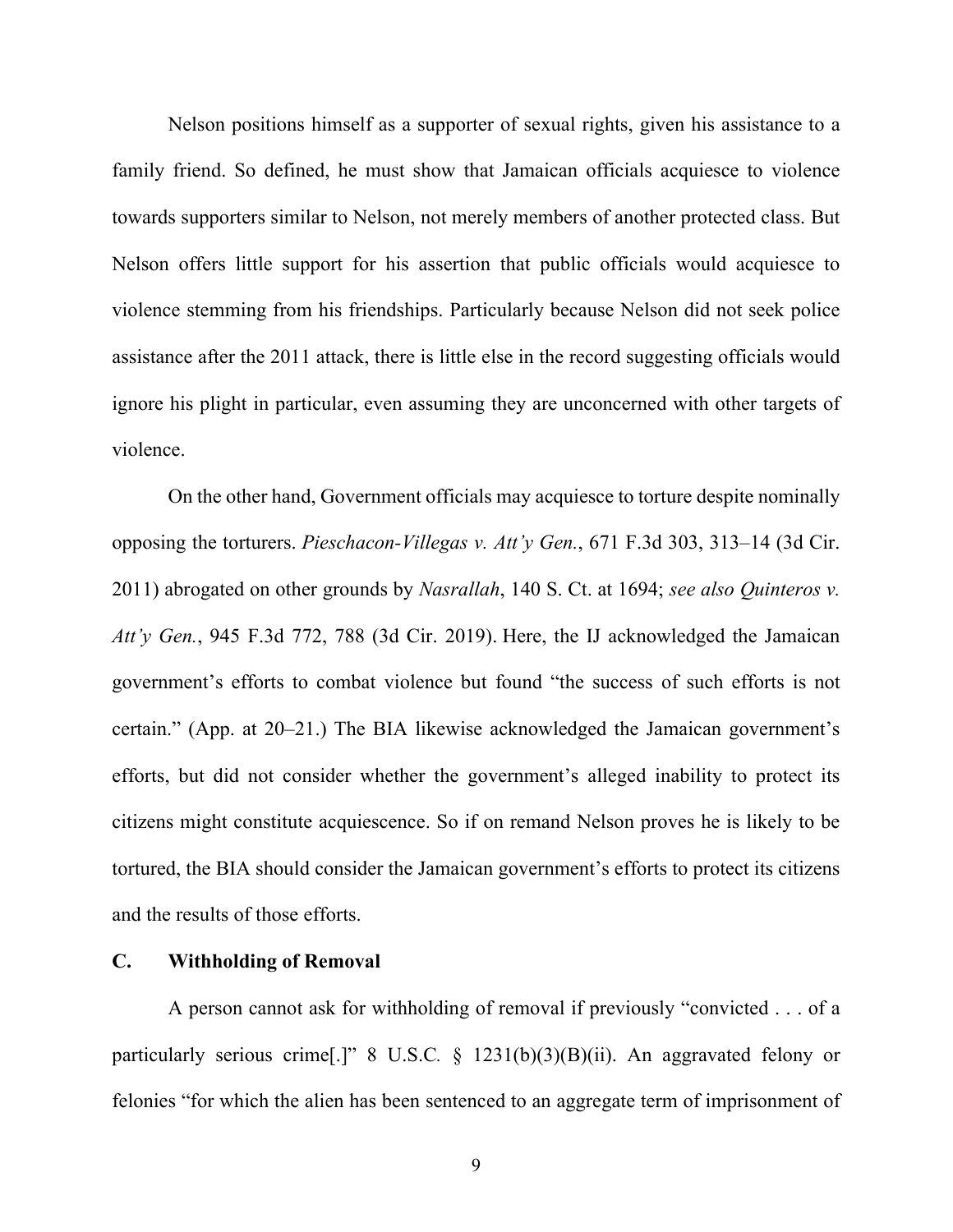at least 5 years" are "per se particularly serious." *Bastardo-Vale v. Att'y Gen.*, 934 F.3d 255, 265–66 (3d Cir. 2019) (en banc); 8 U.S.C. § 1231(b)(3)(B). But a crime does not have to be an aggravated felony to qualify as "particularly serious." *See id.*, *abrogating Alaka v. Att'y Gen*., 456 F.3d 88 (3d Cir. 2006). Rather, Congress allowed the Attorney General to make that determination case-by-case. 8 U.S.C. § 1231(b)(3)(B) (the Attorney General may "determin[e] that, notwithstanding the length of sentence imposed, an alien has been convicted of a particularly serious crime"); *see Bastardo-Vale*, 934 F.3d at 265. The BIA has "broad discretion" to make this determination. *Sunuwar v. Att'y Gen.*, --- F.3d ---, No. 20-2091, 2021 WL 728417, at \*7 (3d Cir. Feb. 25, 2021) (quoting *Nkomo v. Att'y Gen.*, 930 F.3d 129, 134 (3d Cir. 2019)).

To determine whether a crime is "particularly serious," the BIA first analyzes the elements of the conviction to determine whether it "potentially" falls "within the ambit" of a particularly serious crime; if so, the BIA may examine the facts of the offense. *Luziga*, 937 F.3d at 253 (citing *In re N-A-M-*, 24 I. & N. Dec. 336, 342 (B.I.A. 2007), *aff'd*, *N-A-M- v. Holder*, 587 F.3d 1052 (10th Cir. 2009) (per curiam)). Here, the BIA affirmed the IJ's determination that Nelson's 2008 marijuana convictions constituted particularly serious crimes<sup>8</sup> making Nelson ineligible for withholding of removal under 8 U.S.C.  $§ 1231(b)(3)(B)$ . We find no error in that conclusion.

<sup>8</sup> The BIA did not address the IJ's dispositive determination that one of Nelson's convictions was an aggravated felony, and therefore a per se particularly serious crime. So the only question before us is whether Nelson's convictions were particularly serious crimes under the framework in *Matter of N-A-M-*. *See Martinez v. Att'y Gen.*, 906 F.3d 281, 287 (3d Cir. 2018).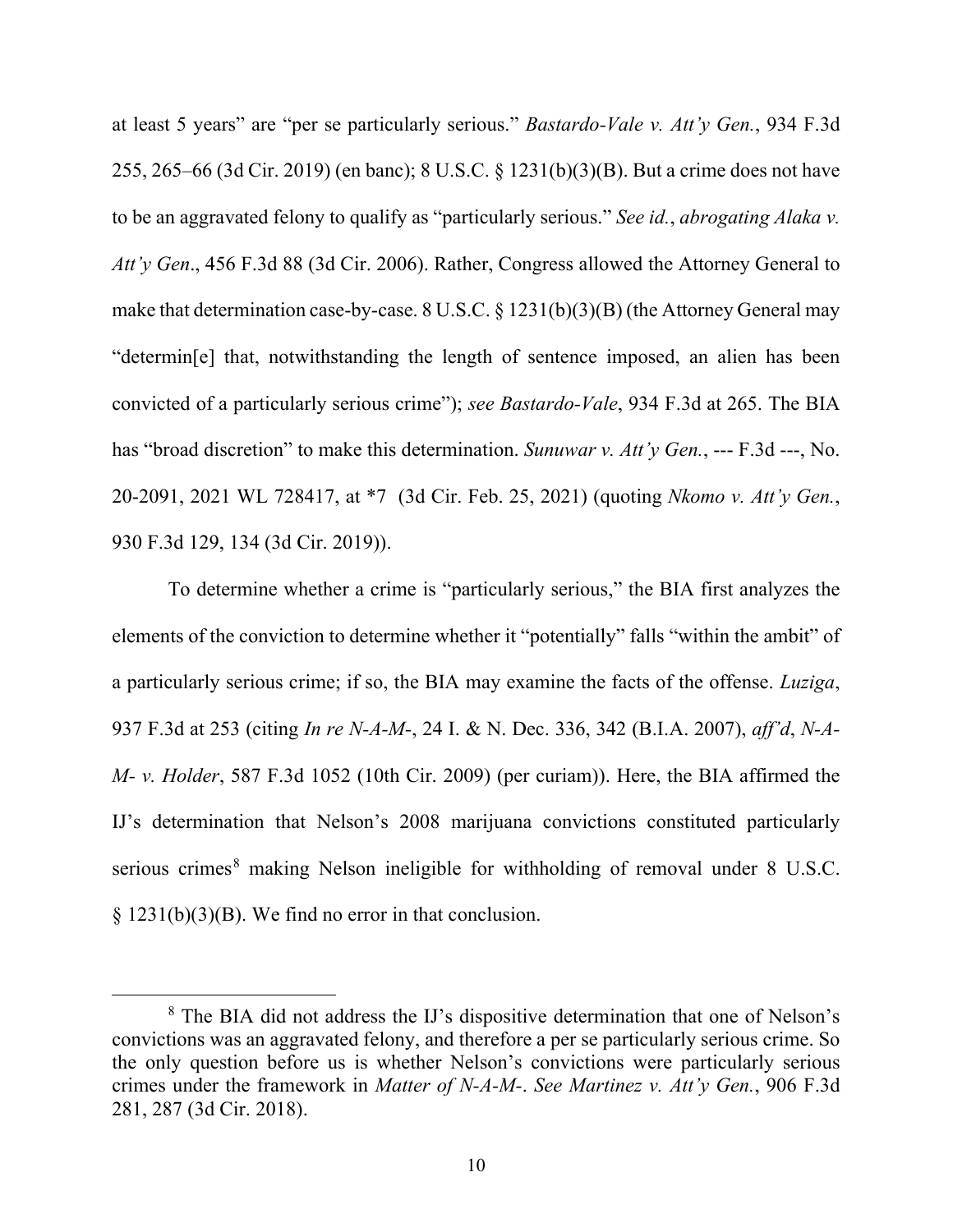First, we disagree with Nelson that the BIA ignored the elements of his convictions under the first step of the *N-A-M-* framework. <sup>9</sup> The BIA acknowledged *N-A-M-* controlled, and agreed with the IJ that the "nature of [Nelson's] convictions" brought them into the ambit of particularly serious crimes. (App. at 6.) The IJ's conclusion reflected his analysis of the elements of both of Nelson's convictions before finding both were particularly serious crimes. We are satisfied the BIA, in affirming and partially reiterating the IJ's determination, satisfied its obligations under *N-A-M-*.

Nor do we find error in the BIA's determination. Nelson's convictions for attempted possession with intent to distribute five or more pounds of marijuana under N.J. Stat. Ann. § 2C:35-5(a)(1), 35-5b(10) and attempted distribution near a public facility under N.J. Stat. Ann. § 2C:5-1, § 35-7.1, both involved the distribution of controlled substances. We agree with the BIA that both convictions "potentially" fall into the "category of particularly serious crimes." *Luziga*, 937 F.3d at 253 (quoting *N-A-M-*, 24 I. & N. Dec. at 342); *see also Matter of Y-L-*, 23 I. & N. Dec. 270, 274 (B.I.A. 2002) (noting that "[b]oth the courts and the BIA have long recognized that drug trafficking felonies equate to 'particularly serious crimes'").

We also conclude that the BIA permissibly determined that the facts of the offenses were "serious." *Denis*, 633 F.3d at 205–06, 214. The BIA found that Nelson's lengthy prison sentence, the significant weight of the drugs (about 20 pounds), and evidence

<sup>&</sup>lt;sup>9</sup> The Government argues Nelson waived this argument by failing to raise it in his opening brief. We need not address waiver because we find Nelson's arguments without merit.